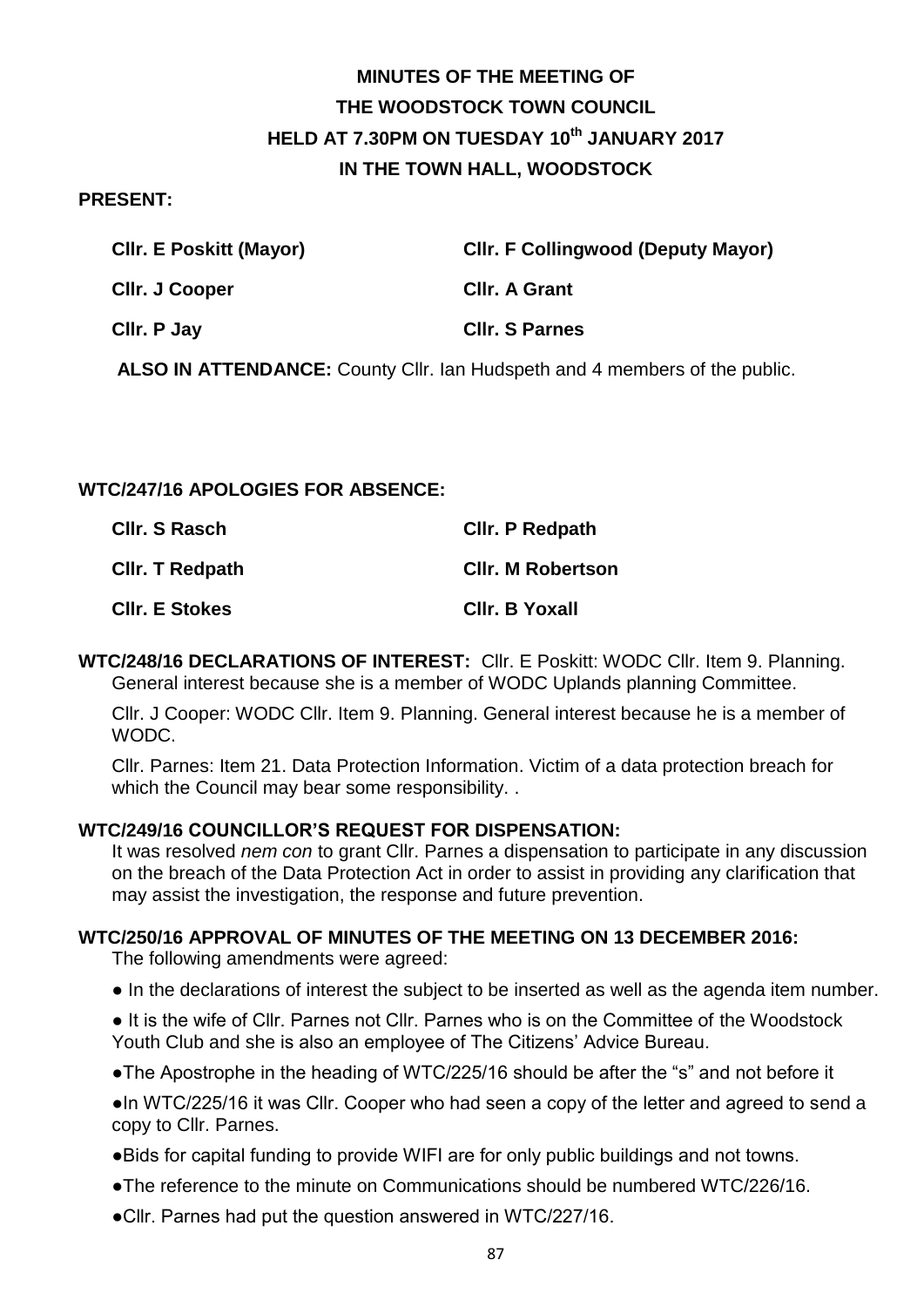●In WTC/241/16 the copy of the letter was to be sent to the surgery and not Superintendent Lowe.

●Cllr Parnes proposed and Cllr grant seconded a motion that Minute WTC/244/16 Staff matters should be amended.

For Cllrs Parnes and Grant. Against Cllrs Collingwood, Cooper, Jay and Poskitt. The motion was lost and the minute stood as recorded.

●The motion in WTC/246/16 should have read:

**Cllr. T Redpath proposed and Cllr. Cooper seconded a motion that as Woodstock Town Council will be recruiting a new clerk in forthcoming months that the Council employs an independent HR consultant to assist in the recruitment process and Woodstock Town Council appoint an HR consultant retained by OALC.**

# **WTC/251/16 PUBLIC PARTICIPATION SESSION**

Nicola Lacey, the Chair of the Governors of Woodstock Primary School, addressed the Council pointing out that the school was now considered "Outstanding" compared to "Satisfactory" when the present head was appointed and requested that where consultation is available on planning matters that educational issues are considered proactively rather than reactively and that there is more clarity on the whole of planning policy rather than applications being considered piecemeal. The school was working with WUFA to provide wrap around need. The Mayor responded that the Town Council was pleased to hear from the Primary School but its influence on p lanning policy was limited. The Council will work with the Primary School and appreciates Ms Lacey's attendance.The speaker as asked f she could agree that the confusion arose and directly emanated from statements made by the developer nd OCC in which the wording gave the impression that this had involved the School in their consultations.

The Mayor thanks Ms Lacey for coming to speak and expressed Council's appreciation.

Former Cllr. Colin Carritt addressed the meeting on the subject of the Water Meadows. He pointed out that any work on the weir or banks required consent from Thames Water which has responsibility for flood prevention. In the past Five Rivers had done very good work in the Water Meadows with environmentally friendly results. He emphasised that the Water Meadows contract covered complex issues and supported a contract with professionals who had skills and experience to offer rather than resorting to voluntary efforts. He recommended that the Council consider what could be done by volunteers and what should be done professionally. The recent public event in the Water Meadows had been a Great success. The new Management Plan was now in action and provided access to grants for a town wide tree survey not limited to the Water Meadows.

# **WTC/252/16 COUNTY AND DISTRICT COUNCILLORS' UPDATES:**

## **a)** County Councillor's Report

Cllr. Hudpeth's report had been circulated. He stated that there was no outcome yet on the issue of buses turning in the town centre and an increased number turning in Vermont Drive. The issue was ongoing and he was in touch with the managing directors of the Oxford Bus Company and Stagecoach who he hoped would attend the next Traffic Advisory Committee. Cllr Hudspeth requested ideas for solving the problem of buses turning in Woodstock however impractical.

It was suggested that Stagecoach might give consideration to providing a link between Woodstock and the hospitals via Kidlington, Oxford Parkway and Summertown rather than a second service to central Oxford.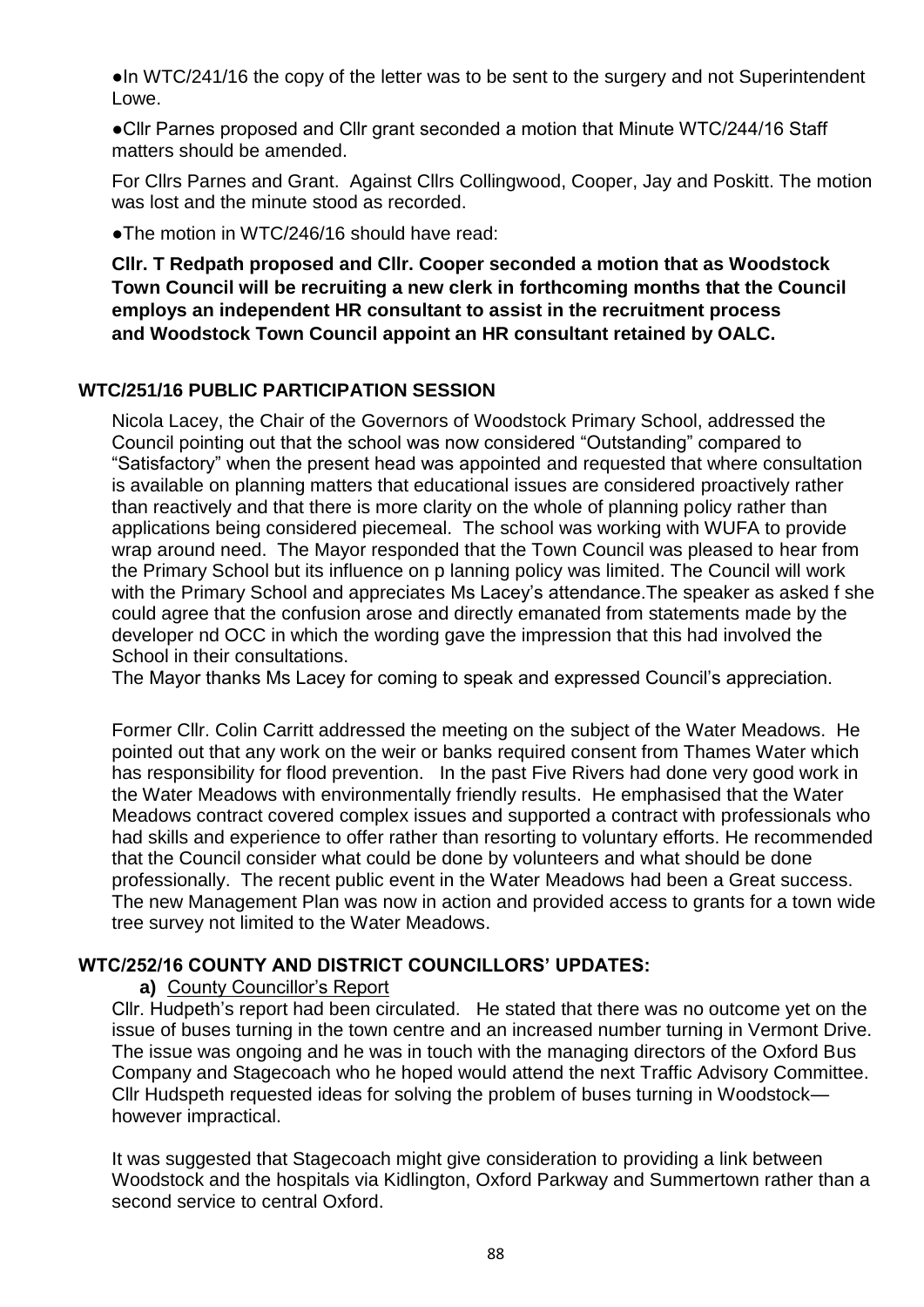Cllr Cooper asked Cllr Hudspeth if he knew the new funding allocation for Woodstock Primary School as he had been informed it was one of the top losers in

funding under the National Fairer Funding consultation. Cllr Hudspeth did not have the exact details and agreed to forward them.

CCllr Hudspeth acknowledged that buses are likely o operate wih low occupancy s a loss leader to facilitate the convenience of increased frequency.

## **b)** District Councillors' Report

The circulated report was noted.

Cllr. Parnes requested that information about forthcoming discussions at WODC's Scrutiny Committee should be circulated earlier.

## **WTC253/16 COMMUNICATIONS**

The Mayor expressed her thanks to Cllr. Yoxall for his successful efforts in collecting donations towards the cost of the Christmas lights. The other Councillors concurred.

The reception for Howard and Gill Morrison on their retirement as editors of Woodstock and Bladon News was a great success with over 40 people attending.

On 9 January Park Street will be closed between the Church and the Palace Gate for a funeral.

The Annual Town Meeting will be held at 7.30pm on Tuesday 21 March in the Community Centre.

## **WTC/254/16 QUESTIONS: None**

# **WTC/255/16 MOTIONS PRESENTED TO COUNCIL:**

Cllr. Parnes proposed and Cllr. Grant seconded a motion that:

*NOTING the recently published Report (available online) on the comprehensive inspection of "Woodstock Surgery" by the Care Quality Commission (CQC) "to check whether the provider is meeting the legal requirements and regulations associated with the Health and Social Care Act 2008, to look at the overall quality of the service, and to provide a rating for the service under the Care Act 2014;* 

*AND NOTING the Chief Inspector of General Practice indicates among key findings in his Overall Summary Letter:* 

*●The practice was equipped to treat patients and meet their needs.* 

- *The practice has a clear vision which had quality and safety as its top priority. The strategy to deliver its vision was regularly reviewed and discussed with staff*
- *The practice had strong and visibile clinical and managerial leadership nd governance arrangement*

*The Town Council congratulates and commends Dr Turner and Partners (Woodstock Surgery) on the Care Quality Commission (CQC) Inspection outcome as per the published CQC Report dated 12/10/2016 which indicates consistent summary findings of "Good" (Green) in all areas as well as overall practice rating of "Good"; AND, WTC instructs the Acting Town Clerk to communicate this resolution to the Surgery's Practice Manager.*

# **RESOLVED (***nem con***)that**

**NOTING the recently published Report (available online) on the comprehensive inspection of "Woodstock Surgery" by the Care Quality Commission (CQC) "to check whether the provider is meeting the legal requirements and regulations associated with the Health and Social Care Act 2008, to look at the overall quality of the service, and to provide a rating for the service under the Care Act 2014;**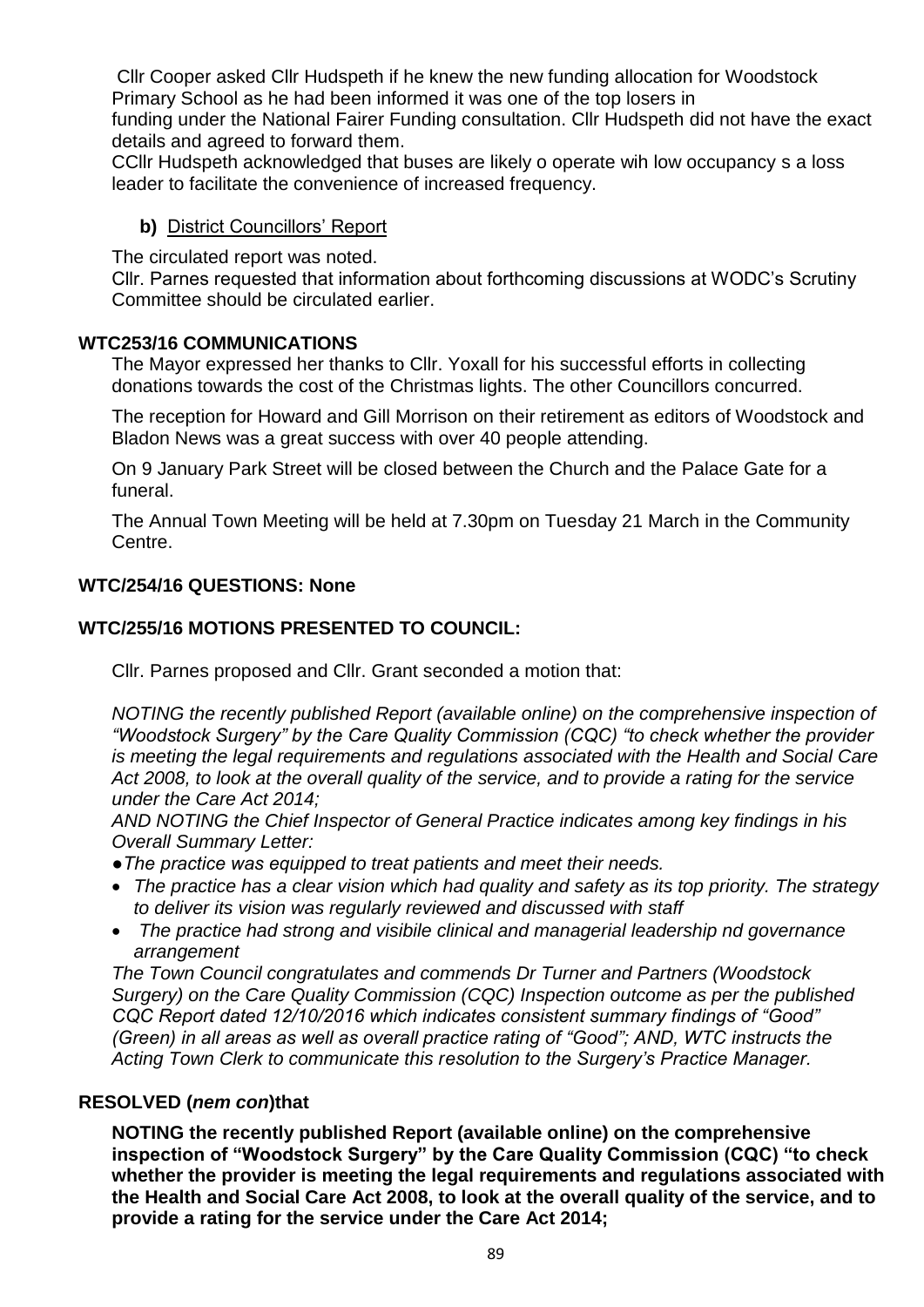**AND NOTING the Chief Inspector of General Practice indicates among key findings in his Overall Summary Letter:** 

**●The practice was equipped to treat patients and meet their needs.** 

- **The practice has a clear vision which had quality and safety as its top priority. The strategy to deliver its vision was regularly reviewed and discussed with staff**
- **The practice had strong and visibile clinical and managerial leadership nd governance arrangement**

**The Town Council congratulates and commends Dr Turner and Partners (Woodstock Surgery) on the Care Quality Commission (CQC) Inspection outcome as per the published CQC Report dated 12/10/2016 which indicates consistent summary findings of "Good" (Green) in all areas as well as overall practice rating of "Good"; AND, WTC instructs the Acting Town Clerk to communicate this resolution to the Surgery's Practice Manager.**

## **WTC/256/16 PLANNING**

(a) Ref: 16/03970/LBC – Woodstock Arms. 6-8 Market Street Woodstock: Internal and external alterations to include construction of external fire escape. **RESOLVED that Woodstock Town Council wishes to make no comment about this planning application.**

(b) Ref: 16/03969/FUL – Woodstock Arms, 6-8 Market Street Woodstock: Alterations and construction of two external fire escapes

**RESOLVED that Woodstock Town Council wishes to make no comment about this planning application.**

(c) Ref: 16/04153/FUL – 80 Manor Road Old Woodstock: Demolish existing outbuilding and single storey extension. Conversion and alterations of existing structure to create a pair of semi-detached houses with single storey extension, garage and associated works. **RESOLVED that Woodstock Town Council wishes to make no comment about this planning application.**

**WTC/257/16 APPLICATION FOR VARIATION OF PREMISES LICENCE** Licencing Act 2003 Application concerning 38 High Street Woodstock (The Co-Op). **RESOLVED that Woodstock Town Council wishes to make no comment about this licencing application.**

## **WTC/258/16 REPORT OF THE RESPONSIBLE FINANCIAL OFFICER**

i) It was proposed by Cllr. Collingwood seconded by Cllr. Cooper and

## **RESOLVED (nem con) that the list of payments totalling £32,099.99 made in the month of December 2016 be received and accepted.**

ii) The bank reconciliation statement was noted.

iii) The summary and detailed Income and Expenditure statement for December 2016 was noted.

iv) It was proposed by Cllr. Collingwood and seconded by Cllr. Parnes and

**RESOLVED (nem con) that the £1,000 in the budget for street furniture should be used to repair or replace existing notice boards or to purchase new notice boards for new sites as decided by the environment committee.**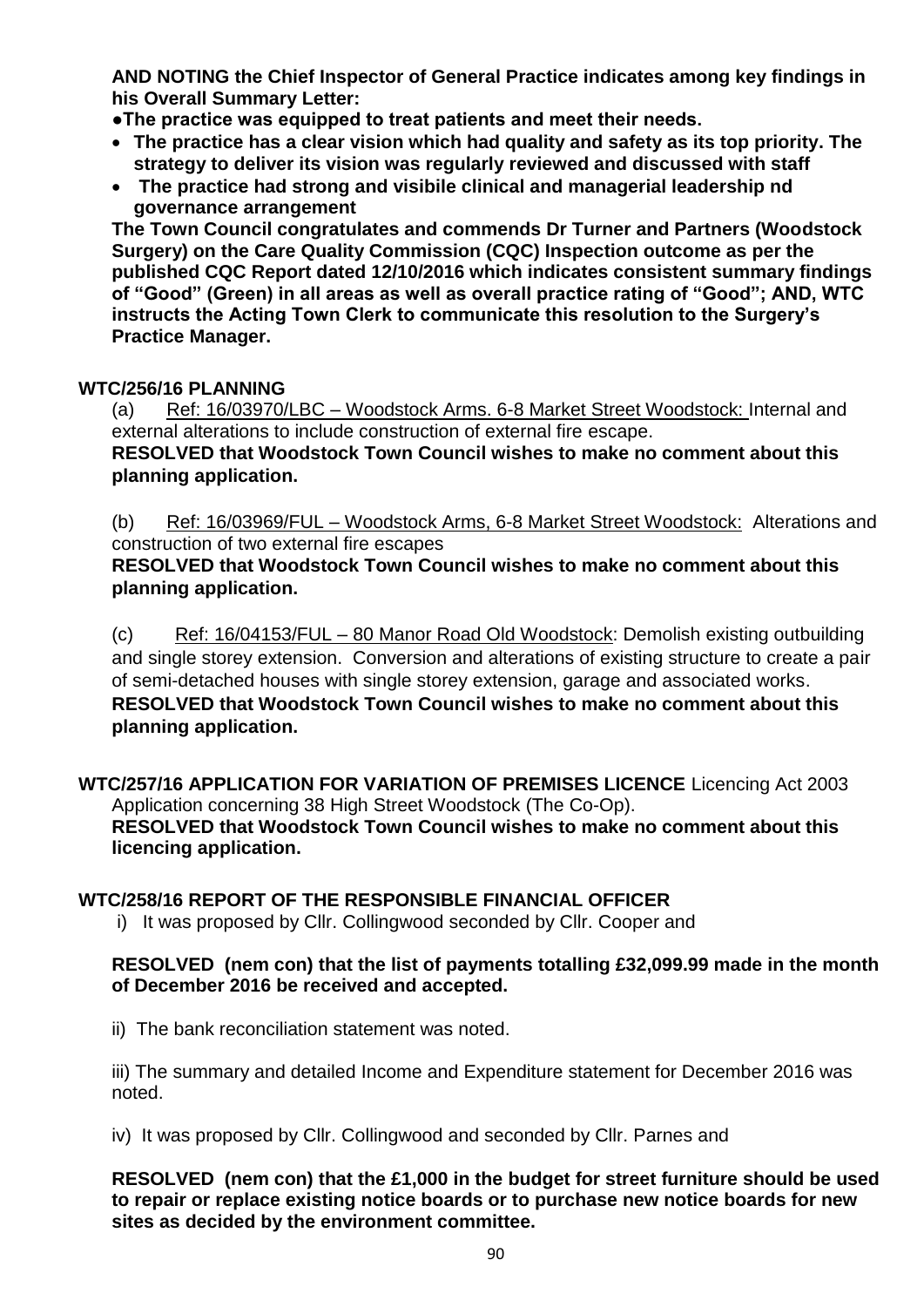# **WTC/259/16 JOINT COMMITTEE JOINT PALACE DIALOGUE**

It was proposed by Cllr. Jay and seconded by Cllr. Poskitt:

*That the Council side in the Joint Committee on Town/Palace Dialogue,*

*● still in the spirit of the Town Meeting Motion of 17 March, 2015,*

*● noting the statement by Mr Dominic Hare that "Blenheim Palace must always be socially and environmentally accountable to the wider community and we will work to enhance the lives of the people of Oxfordshire as we move forward",*

*● seeing this as "a watershed moment" in the life of the Joint Committee and aware that its confidence in the usefulness of future involvement depends in part on seeing some tangible evidence of progress on the question of access to Blenheim via the town centre and on the car parking issue,*

will renew the dialogue in that committee with a view to ascertaining whether there is useful *scope, despite the irreconcilable differences on development, for cooperation on matters such as the timing of events, the definition of community priorities in a changing world and the questions in Councillor Yoxall's paper of 5 December, 2016, relating to tourism, car parking, education, the health centre, other community facilities, leisure-and-recreation and transport-and-highways.*

For: 4 Against: 1 Abstain: 1

## **RESOLVED that**

**the Council side in the Joint Committee on Town/Palace Dialogue,**

**● still in the spirit of the Town Meeting Motion of 17 March, 2015,**

**● noting the statement by Mr Dominic Hare that "Blenheim Palace must always be socially and environmentally accountable to the wider community and we will work to enhance the lives of the people of Oxfordshire as we move forward",**

**● seeing this as "a watershed moment" in the life of the Joint Committee and aware that its confidence in the usefulness of future involvement depends in part on seeing some tangible evidence of progress on the question of access to Blenheim via the town centre and on the car parking issue,**

**will renew the dialogue in that committee with a view to ascertaining whether there is useful scope, despite the irreconcilable differences on development, for cooperation on matters such as the timing of events, the definition of community priorities in a changing world and the questions in Councillor Yoxall's paper of 5 December, 2016, relating to tourism, car parking, education, the health centre, other community facilities, leisure-and-recreation and transport-and-highways.**

## **WTC/260/16 COUNCIL TAX REFERENDUM**

The update on the consultation period was noted.

## **WTC/261/16 WATER MEADOWS**

Cllr. Jay proposed and Cllr. Poskitt seconded and it was

## **RESOLVED** *(nem con***) that**

**£720 be spent on a review of the weir and banks included in the Wychwood contract list under 'quote to be agreed'**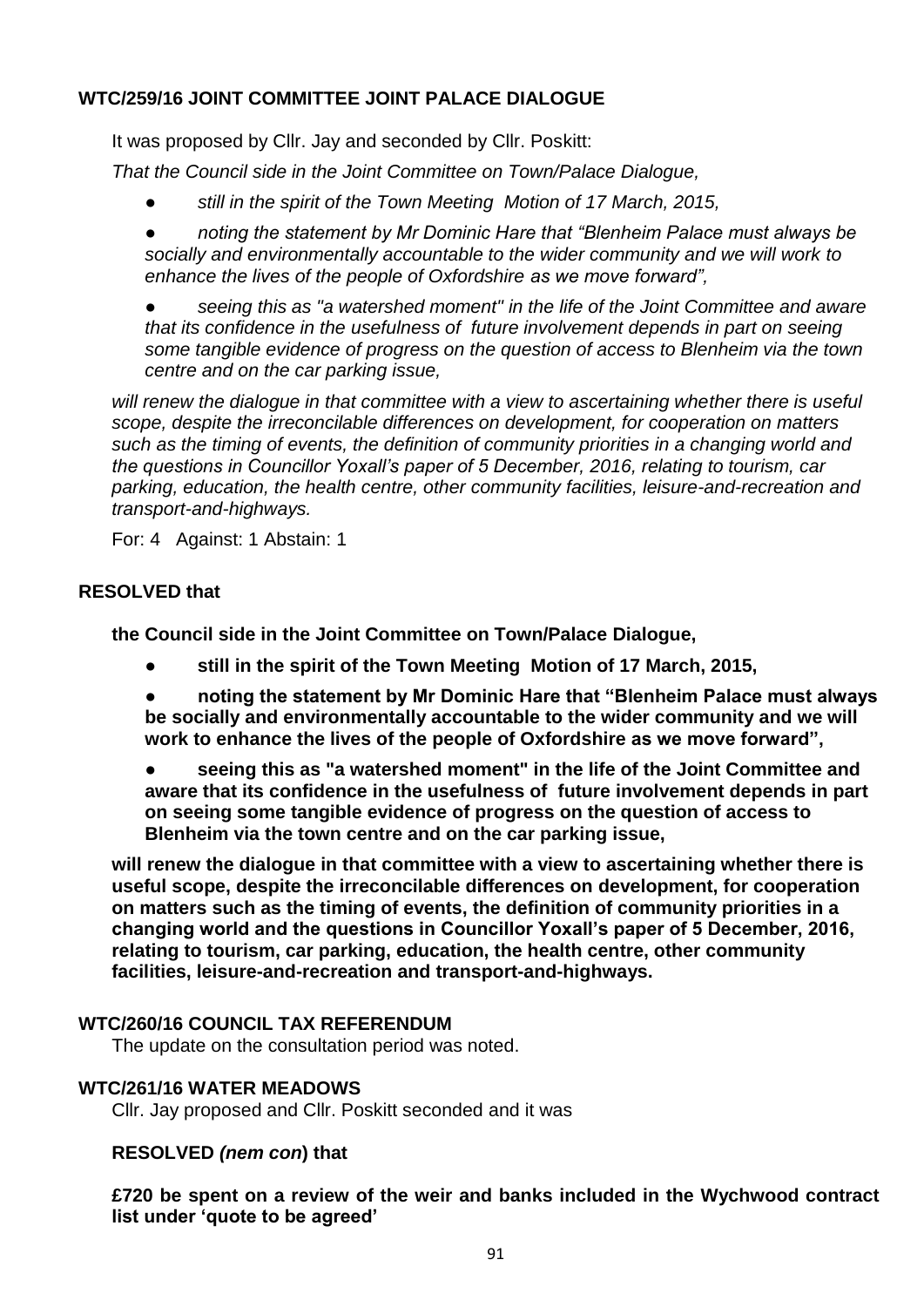The Council noted the invoice for the work undertaken in the three months to November and was pleased to see the work related to the contract specifications.

#### **WTC/262/16 POLICE STATION SITE**

In the absence of Cllr. Yoxall consideration of this matter was deferred until the next meeting.

#### **WTC/263/16 SUPPORT FOR WOODSTOCK CHRISTMAS MARKET**

Cllr. Parnes and Cllr Grant seconded the following motion as amended and it was

#### **RESOLVED (***nem con***) that :**

**Woodstock Town Council congratulates the organizers of the Woodstock Christmas Market, held on 26th November 2016 and opened by Her Grace the Duchess of Marlborough, on the event's growing success and popularity this year. The Town Council offers its support in principle for next year's Woodstock Christmas Market event and looks forward to it taking place. The Town Council calls upon the County Council and District Council to assist in facilitating the event by accommodating any street trading requirements for the event as sympathetically as possible, and the Town Council welcomes discussions with Woodstock Christmas Market organisers.**

## **WTC/264/16 REMOVAL OF PAYPHONES**

The Council agreed with the proposal that the payphone next to the Crown be retained but those in Hensington Road and near Westland Way on Manor Road should be removed. The Acting Clerk agreed to advise both West Oxfordshire District Council and British Telecom of the Council's views.

#### **WTC/265/16 EXCLUSION OF THE PUBLIC AND PRESS**

It was proposed by Cllr. Poskitt and seconded by Clllr. Cooper and

#### **RESOLVED (Unanimous) that**

**in view of the nature of the business to be transacted the public and the press be temporarily excluded from the meeting (Public Bodies (Admission to Meetings) Act s1).**

#### **WTC/266/16 PROPERTY**

It was proposed by Cllr. Cooper and seconded by Cllr. Collingwood and

#### **RESOLVED (unanimously ) that**

#### **the work recommended by Chubb Alarms be carried out on the system at the Community Centre be carried out within a budget of £500.**

Council also discussed the recommendations following the annual inspection for replacement items in the Town Hall alarm system with an estimate totalling £937.11 It was agreed to go ahead with these replacement.

#### **WTC/267/16 READMITTANCE OF THE PUBLIC AND PRESS**

It was proposed by Cllr. Poskitt and seconded by Cllr. Cooper and

## **RESOLVED (Unanimous) that the public and the press be readmitted to the meeting (Public Bodies (Admission to Meetings) Act s1).**

#### **WTC/268/16 STAFF MATTERS**

The advice from OALC on the legality of the proposed motion was noted. Cllr Collingwood proposed and Cllr. Poskitt seconded a motion that: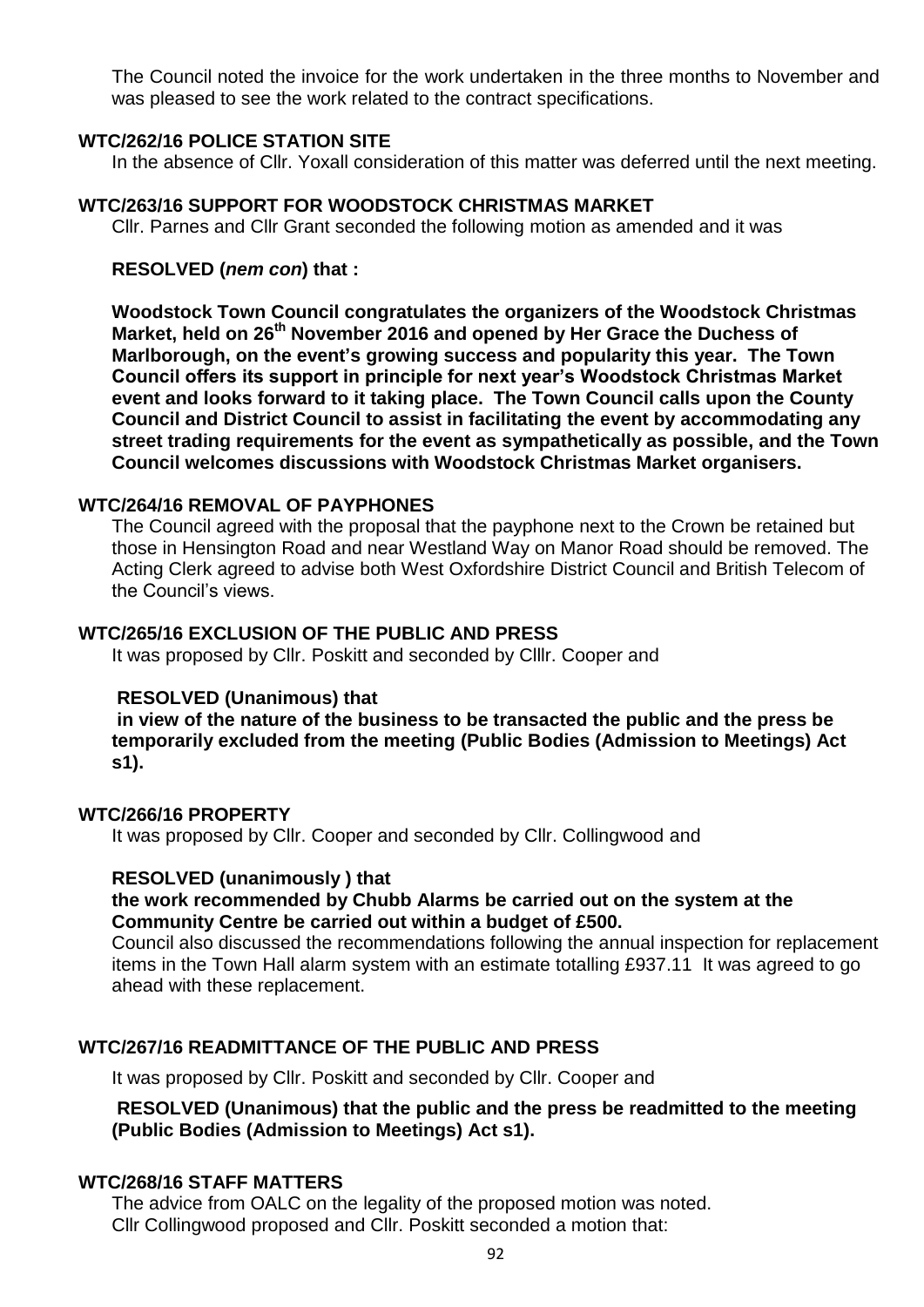*1. A Staff Committee is formed comprising of: The Mayor, The Deputy Mayor and the Member Responsible for Finance and if this does not comprise three individuals in addition the Member Responsible for Property.*

2. Until the appointment of a permanent Town Clerk, the line manager of all staff is the Staff *Committee.*

*3. After the appointment of a Town Clerk,* 

- *a) the line manager of all other staff will be the Town Clerk.*
- *b) the line manager of the Town Clerk will be the Staff Committee.*

*4. All feedback about the Clerk's performance, capabilities or conduct should be directed through the Staff Committee, all such matters relating to other staff should be directed through their line manager. Issues so directed to either the staffing committee or an individual's line manage will be dealt with through appropriate procedures. 5. No councillor may criticize, make or insinuate a complaint verbally, in writing or by email to a member of staff or any third party other than to that employee's line manager. It will be at the absolute discretion of the line manager whether disciplinary action should follow.* 

For: 3 Against: 3 Abstentions: 0 The Mayor used her casting vote against the motion. The motion fell.

## **WTC/269/16 EXCLUSION OF THE PUBLIC AND PRESS**

It was proposed by Cllr. Poskitt and seconded by Cllr. Cooper and

#### **RESOLVED (Unanimous)**

**that in view of the nature of the business to be transacted the public and the press be temporarily excluded from the meeting (Public Bodies (Admission to Meetings) Act s1).**

## **WTC/270/16 STAFF MATTERS** (Continued)

Cllr. Poskitt proposed and Cllr. Grant seconded a motion that:

*Woodstock Town Council's independent HR Consultant be asked to draw up a job description and advise on the drafting of an advertisement for a new Town Clerk.*

For: Cllrs Cooper, Grant, Jay, Parnes and Poskitt. Against: Cllr. Collingwood.

#### **RESOLVED that**

**Woodstock Town Council's independent HR Consultant be asked to draw up a job description and advise on the drafting of an advertisement for a new Town Clerk.**

## **WTC/271/16 FREEDOM OF INFORMATION REQUEST**

It was agreed that the Acting Town Clerk should do a search on the Town Clerk's Computer and request that the Council's IT advisers do the same on the network for the requested information.

## **WTC/272/16 DATA PROTECTION INFORMATION**

Cllr. Parnes was invited by the Mayor to address the meeting concerning a breach of the Data Protection Act. The Mayor stated she and that Acting Town Clerk accept the advice from the solicitor at OALC in full and her recommended course of action will be followed. Existing Councillors will be reminded of data which MUST be destroyed after twelve months.